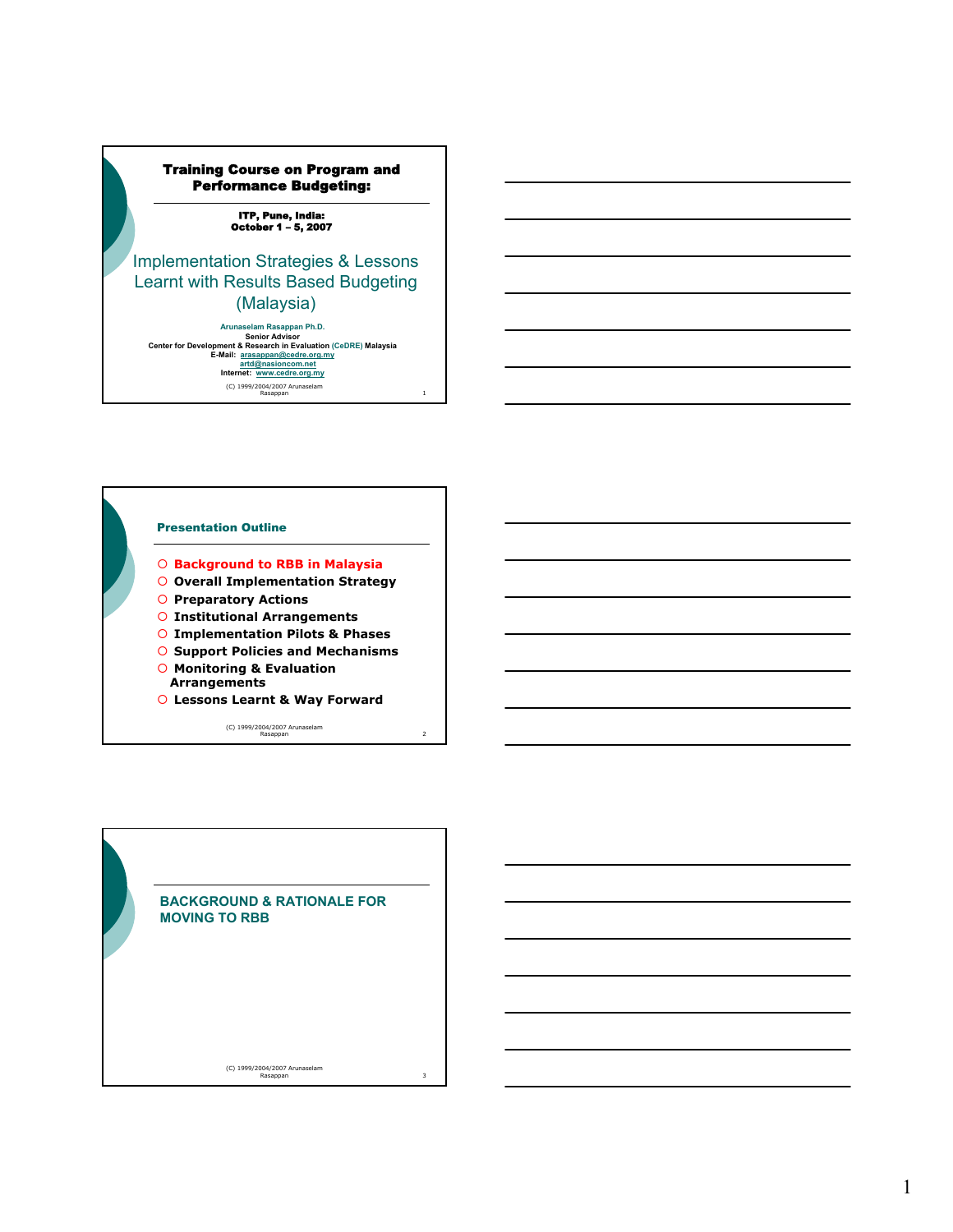

- **► DYNAMIC DEVELOPMENT ENVIRONMENT**
- **► RAPIDLY RISING EXPECTATIONS/DEMANDS**
- **► DECLINING RESOURCES**
- **► IDENTIFIED WEAKNESSES WITH PREVAILING BUDGET SYSTEM**
- **► NEW PUBLIC MANAGEMENT MOVEMENT**
- (C) 1999/2004/2007 Arunaselam Rasappan 4 **► FOCUS ON IMPROVING PS ACCOUNTABILITY**

## **WEAKNESSES WITH PPBS IMPLEMENTATION**

**► PPBS IN PRINCIPLE BUT TRADITIONAL IN PRACTICE!**

**► INCREMENTALISM PREVALENT, LEADING TO INCREASING BUDGETS**

- **► SUPPLEMENTARY BUDGETS PERSISTENT**
- **► LIMITED PERFORMANCE MEASUREMENT**
- **► INADEQUATE PERFORMANCE DATA**
- **► UNRELIABLE PERFORMANCE INFORMATION FOR CRITICAL DECISION-MAKING**

(C) 1999/2004/2007 Arunaselam Rasappan 5

## **WEAKNESSES WITH PPBS IMPLEMENTATION**

- **► LIMITED CAPACITY OF BUDGET REVIEW OFFICERS AT MINISTRY OF FINANCE**
- **► INADEQUATE CAPACITY AT LINE AGENCIES**
- **► LIMITED FUNCTIONALITY OF REVIEW MECHANISMS**
- **► PILOTS NOT SYSTEMATICALLY REPLICATED ACROSS GOVERNMENT**
- **► LACK OF SUPPORT POLICIES**
- **► LACK OF PROPER MONITORING MECHANISM**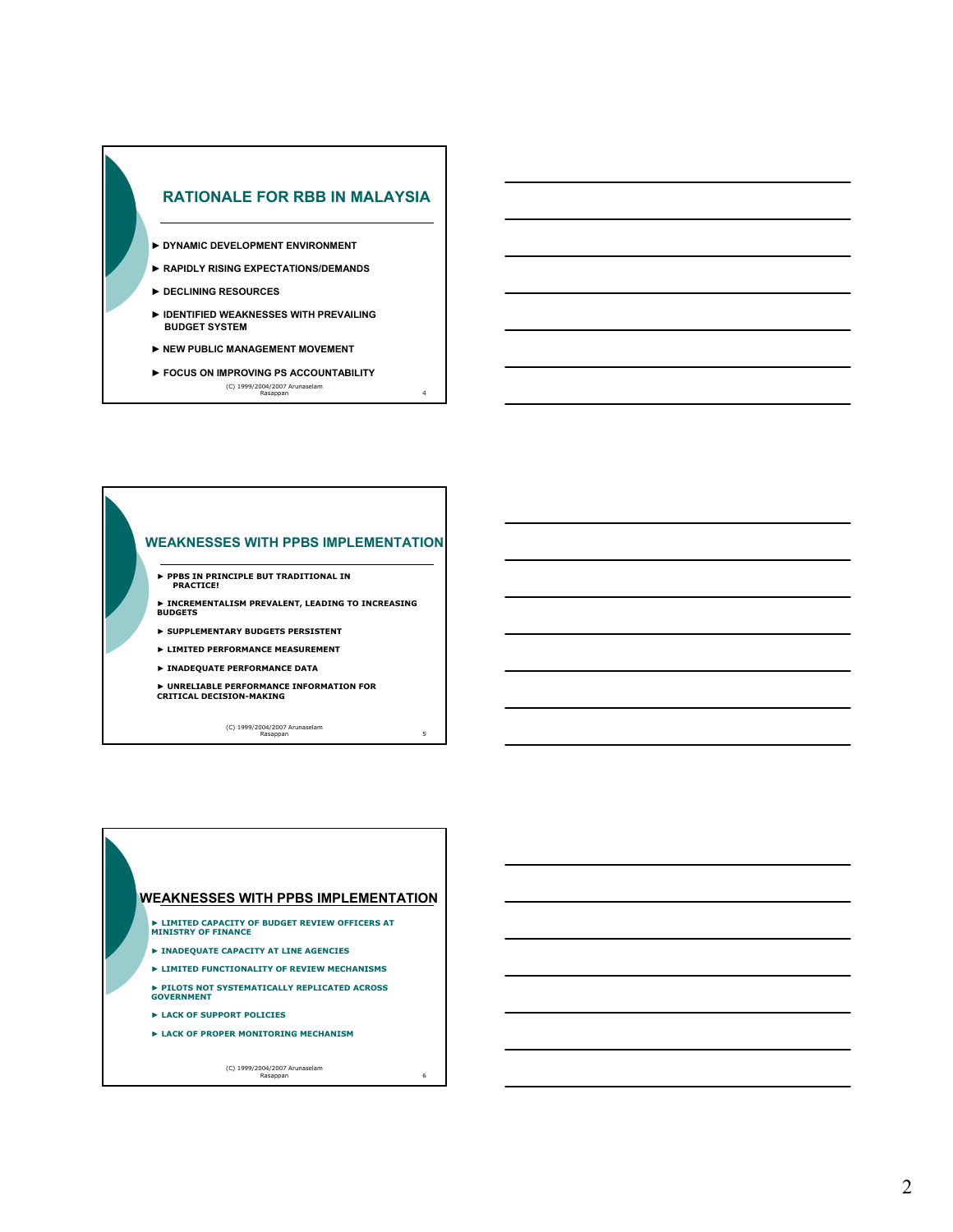

- { **Background to RBB in Malaysia**
- { **Overall Implementation Strategy**
- { **Preparatory Actions**
- { **Institutional Arrangements**
- { **Implementation Pilots & Phases**
- { **Support Policies and Mechanisms**
- { **Monitoring & Evaluation Arrangements**
- { **Lessons Learnt & Way Forward**

(C) 1999/2004/2007 Arunaselam Rasappan 7

#### RBB IMPLEMENTATION STRATEGY

- 9 **Review and systematic addressing of earlier weaknesses**
- 9 **Driving reform from the top with participatory development of performance agenda & framework at accountability levels**
- 9 **Whole of government approach using existing mechanisms**
- 9 **Top Management Buy-in & Commitment**
- 9 **Systematic capacity-building**

(C) 1999/2004/2007 Arunaselam Rasappan 8

## RBB IMPLEMENTATION STRATEGY

- 9 **Strengthening of institutional mechanisms at all levels**
- 9 **Avoiding redundant institutional setups and work load at implementation levels**
- 9 **Review and strengthening of incentive & sanction systems**
- 9 **Strengthening of personnel performance at critical accountability levels**
- 9 **Sustained program of change management**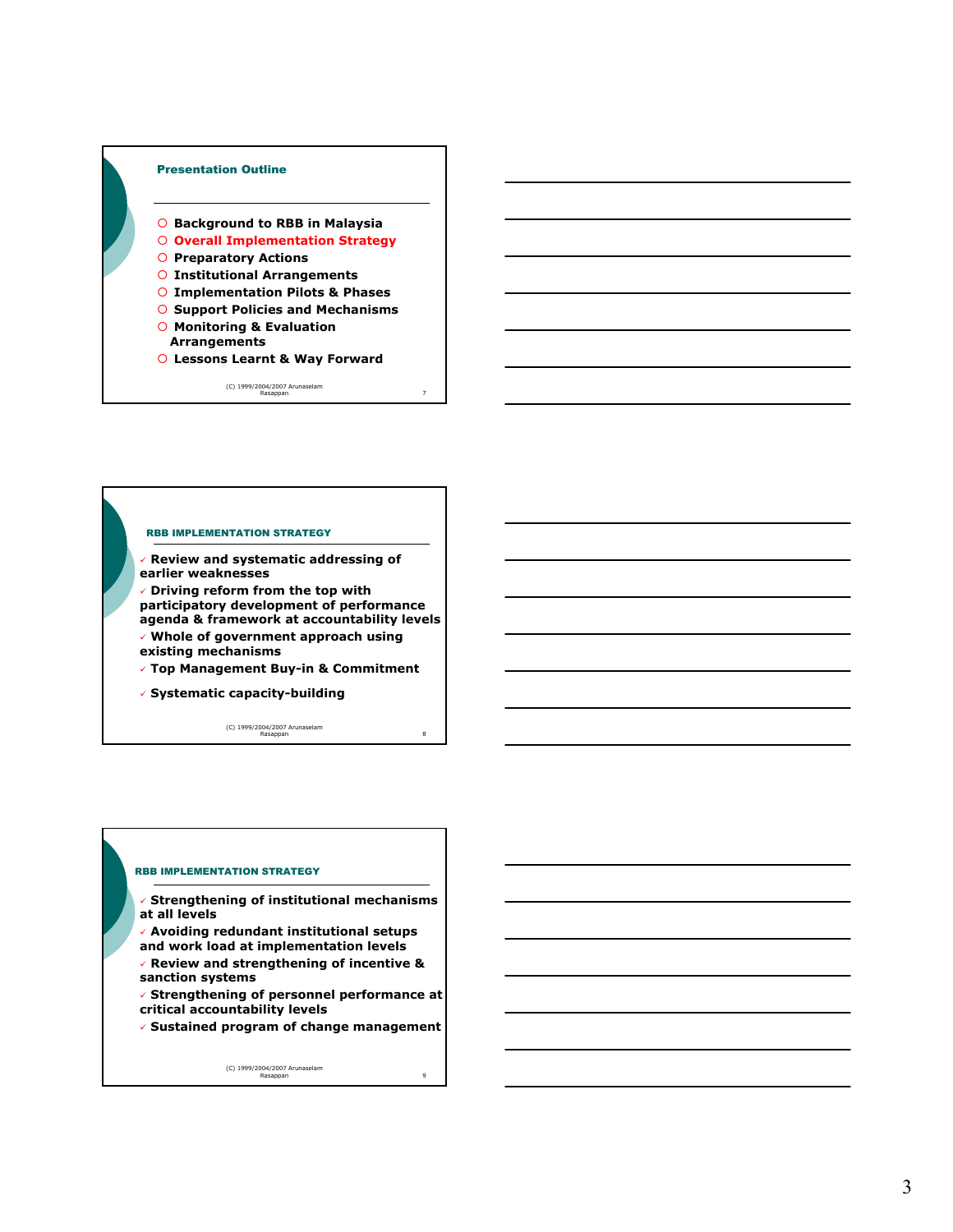

- { **Background to RBB in Malaysia**
- { **Overall Implementation Strategy**

#### { **Preparatory Actions**

- { **Institutional Arrangements**
- { **Implementation Pilots & Phases**
- { **Support Policies and Mechanisms**
- { **Monitoring & Evaluation Arrangements**
- { **Lessons Learnt & Way Forward**

(C) 1999/2004/2007 Arunaselam Rasappan 10



 **Review system weaknesses and come up with a modified but holistic approach**

- **Work with expert team and external TA to**
- **develop modifications needed**
- **Produce comprehensive implementation strategy and design**
- **Produce detailed/complete training package**

 **Initiate program of change management at critical accountability levels**

(C) 1999/2004/2007 Arunaselam Rasappan 11

## PREPARATORY ACTIONS

 **Integrate RBB as an integral part of ongoing reform/modernization initiatives in government through official policy Set up key institutional mechanisms at policy level to supervise and push RBB**

- **Review the personnel performance system to ensure compatibility**
- **Trial testing with select agencies Training of Trainers for sustained**
- **capacity building**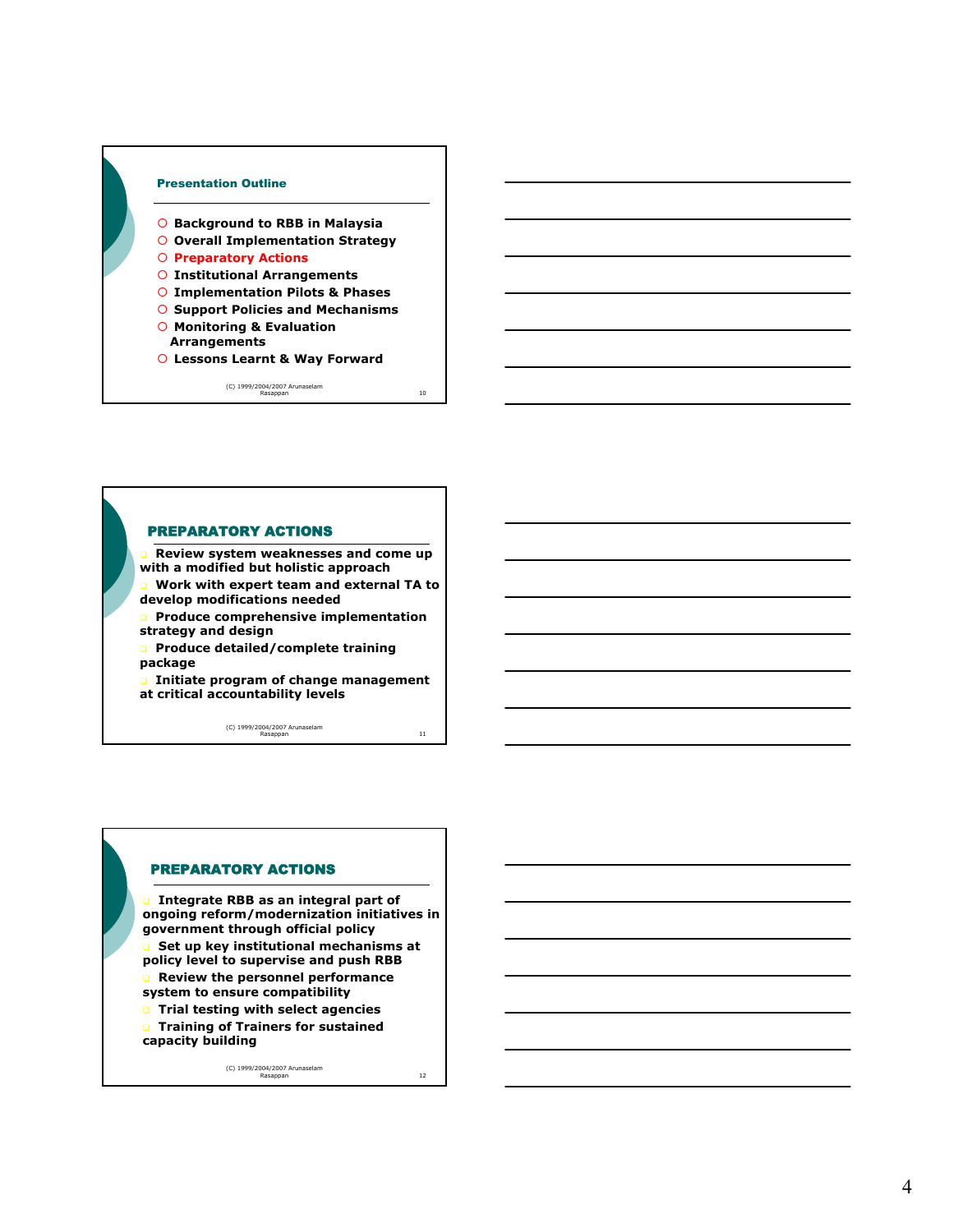

- { **Background to RBB in Malaysia**
- { **Overall Implementation Strategy**
- { **Preparatory Actions**

## { **Institutional Arrangements**

- { **Implementation Pilots & Phases**
- { **Support Policies and Mechanisms**
- { **Monitoring & Evaluation Arrangements**
- { **Lessons Learnt & Way Forward**

(C) 1999/2004/2007 Arunaselam Rasappan 13

### INSTITUTIONAL ARRANGEMENTS

 Critical aspect for implementing RBM and RBB in government

- **D** Policy Steering Committee chaired by MoF
- **D** Technical Steering Committee for guidance
- Membership from key institutions (PSD,
- Training Institution etc)

**a** Reciprocal Steering Committees at Ministry and Departmental levels – also headed by top management

n Ministry level – existing Management<br>Committee used to provide oversight

(C) 1999/2004/2007 Arunaselam Rasappan 14

#### INSTITUTIONAL ARRANGEMENTS

 RBB implementation linked to ongoing mandatory Administrative Development initiatives with its own Review Panel

 Review Panel reviews implementation of all reform initiatives in government & reports to Chief Secretary monthly

 Evaluation Steering Committee at Ministry of Finance to oversee evaluation agenda

Reciprocal Evaluation Steering Committees at agency level headed by top management to ensure commitment and systematic

implementation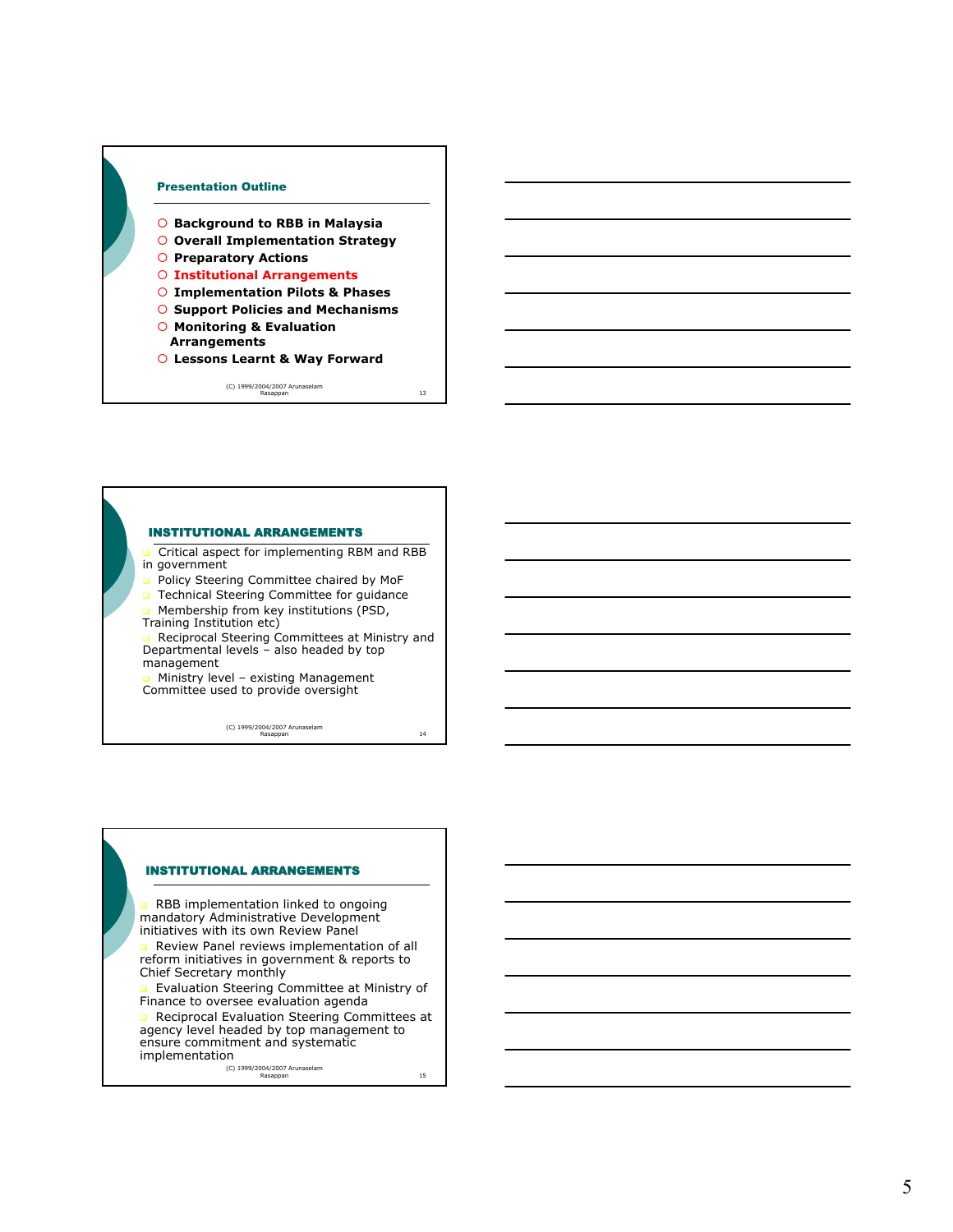### INSTITUTIONAL ARRANGEMENTS

 Complementary links with personnel performance review panel at the Public Services Department and Ministry top management

**Q** Complementary link with modernization of government review committee at MAMPU (Administrative Modernization Unit of PM's Department) **Parallel links with rewards & sanction** 

system (personnel, financial, awards etc)

(C) 1999/2004/2007 Arunaselam Rasappan 16



(C) 1999/2004/2007 Arunaselam Rasappan 17



6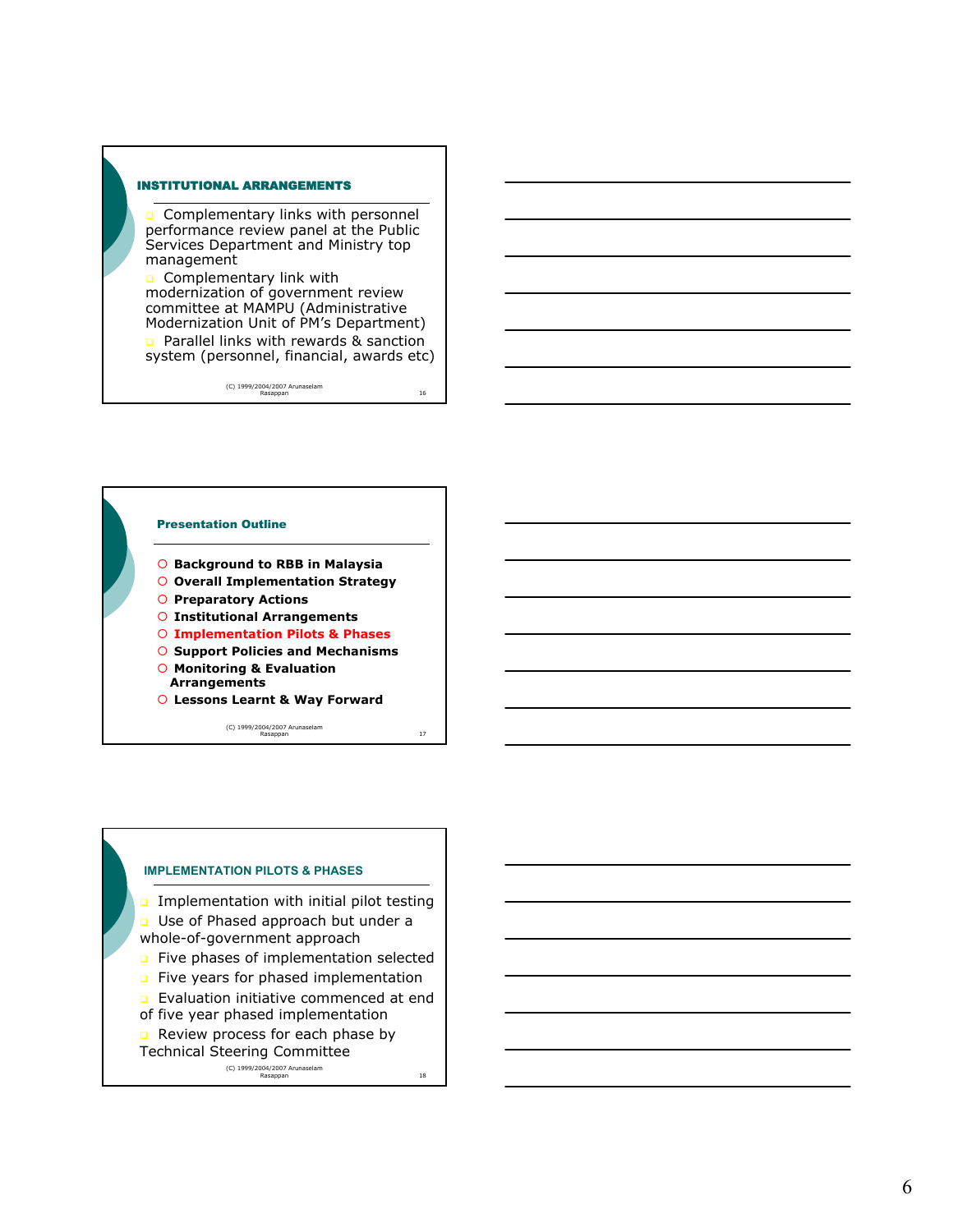

- { **Background to RBB in Malaysia**
- { **Overall Implementation Strategy**
- { **Preparatory Actions**
- { **Institutional Arrangements**
- { **Implementation Pilots & Phases**
- { **Support Policies and Mechanisms**
- { **Monitoring & Evaluation Arrangements**
- { **Lessons Learnt & Way Forward**

(C) 1999/2004/2007 Arunaselam Rasappan 19

### SUPPORT POLICIES & MECHANISMS

- { Strong policy level support for RBM/RBB
- O Administrative vs. legal mandate
- { Administrative Modernization Panel headed by Chief Secretary with Heads from key policy agencies
- { Full endorsement by political leadership
- { Synchronized with Malaysia Inc. policy
- { Range of support admin and financial policies to ensure full commitment & buy-in at all levels

(C) 1999/2004/2007 Arunaselam Rasappan 20

# Presentation Outline { **Background to RBB in Malaysia** { **Overall Implementation Strategy** { **Preparatory Actions** { **Institutional Arrangements** { **Implementation Pilots & Phases** { **Support Policies and Mechanisms** { **Monitoring & Evaluation Arrangements** { **Lessons Learnt & Way Forward**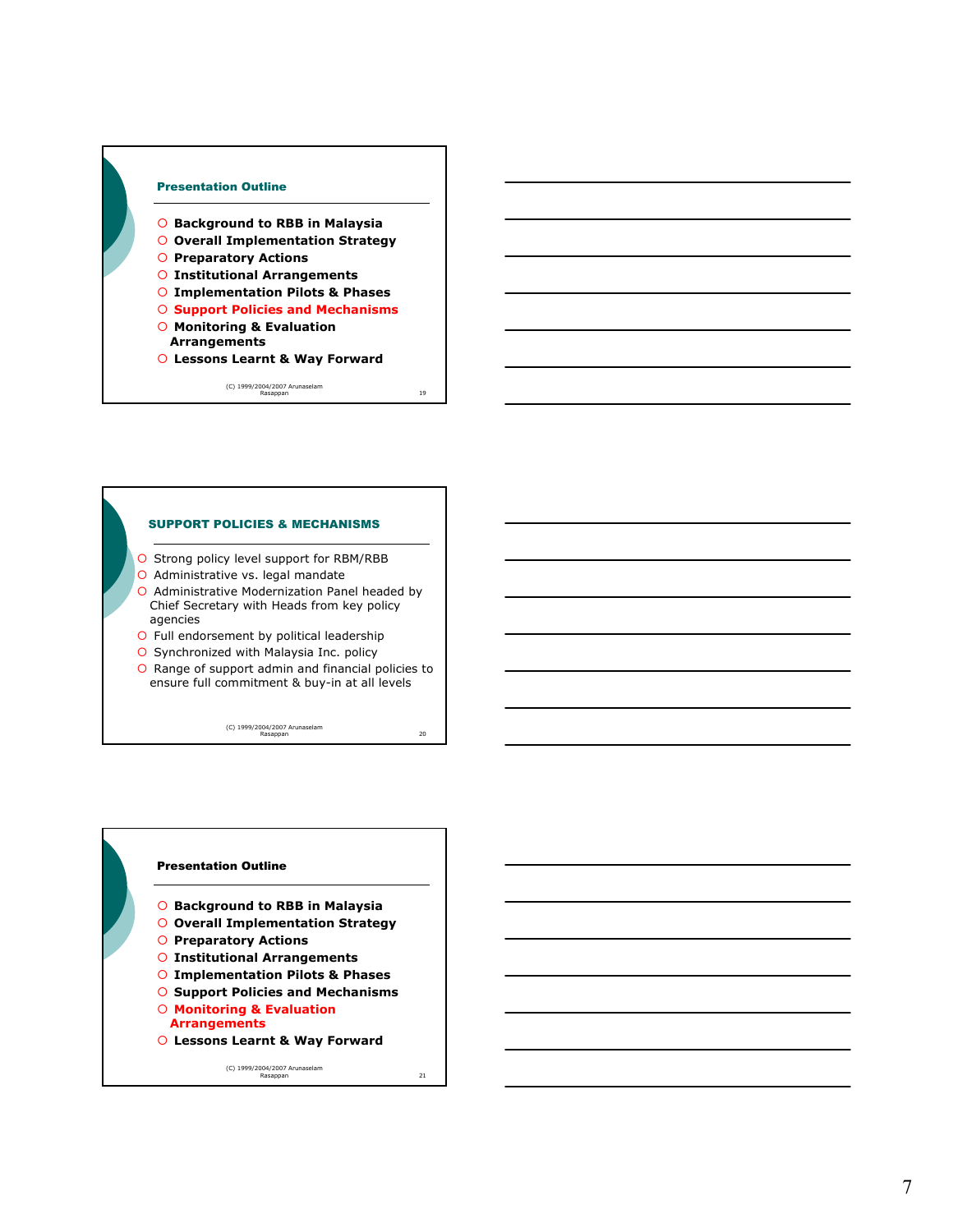

- { M&E in-built into the RBM/RBB system
- { Evaluation based on five year cycle
- O Summative evaluation (mandatory)
- { Formative evaluation (Internalized)
- { Monitoring linked with monthly performance reporting with top mng't
- { Performance reports to Cabinet regularly based on KPIs
- { Linked to policy modifications policy
- { Linked to incentives/sanction system

(C) 1999/2004/2007 Arunaselam Rasappan 22



(C) 1999/2004/2007 Arunaselam Rasappan 23

## Lessons Learnt

- { Need for sustained top management commitment & involvement
- { Sustained capacity-building program for key levels
- { Declining interest over time especially when RBB has become routine
- { Monitoring & reporting time consuming
- { Lack of e-enabled system for RBM/RBB
- { Need to do more development work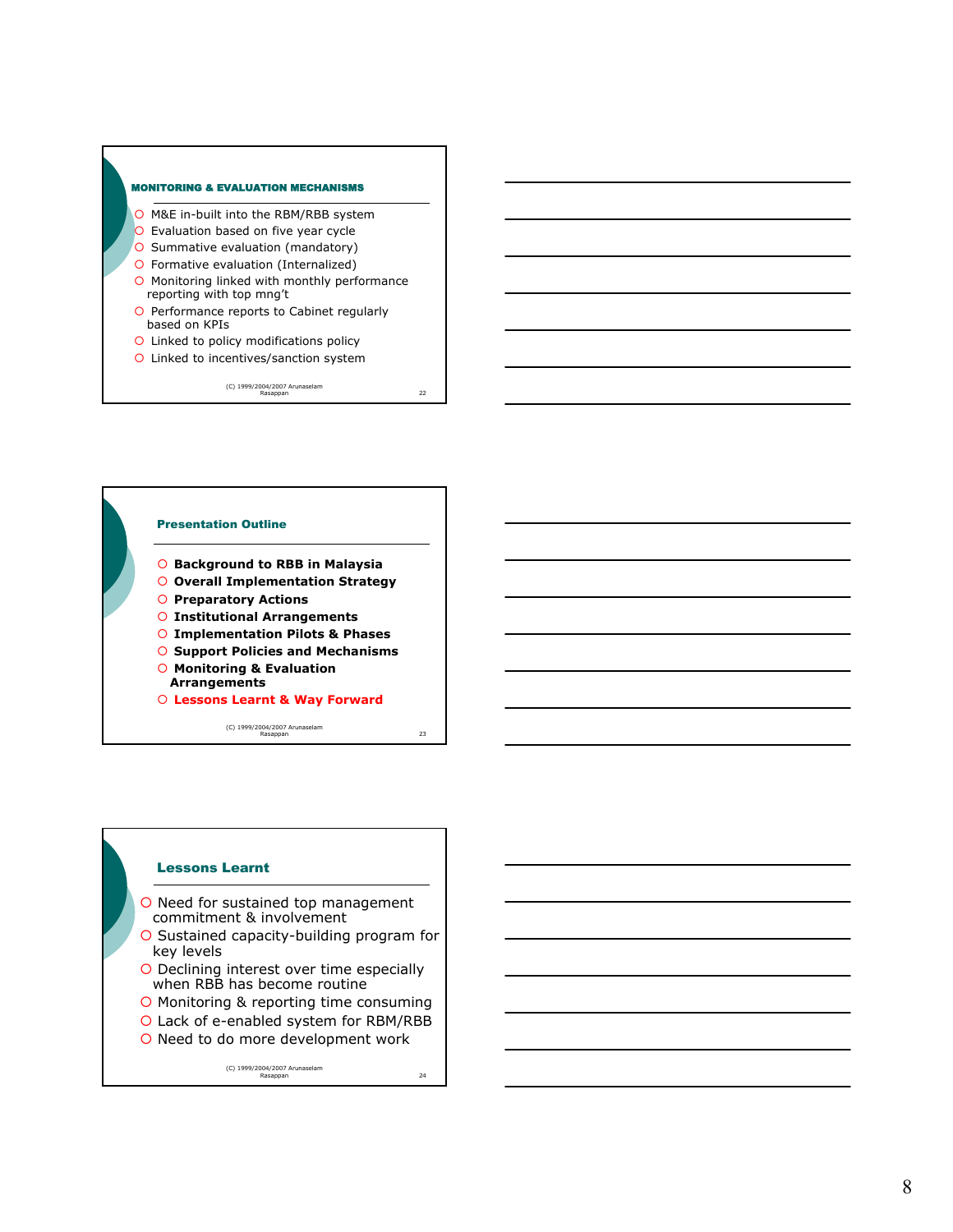